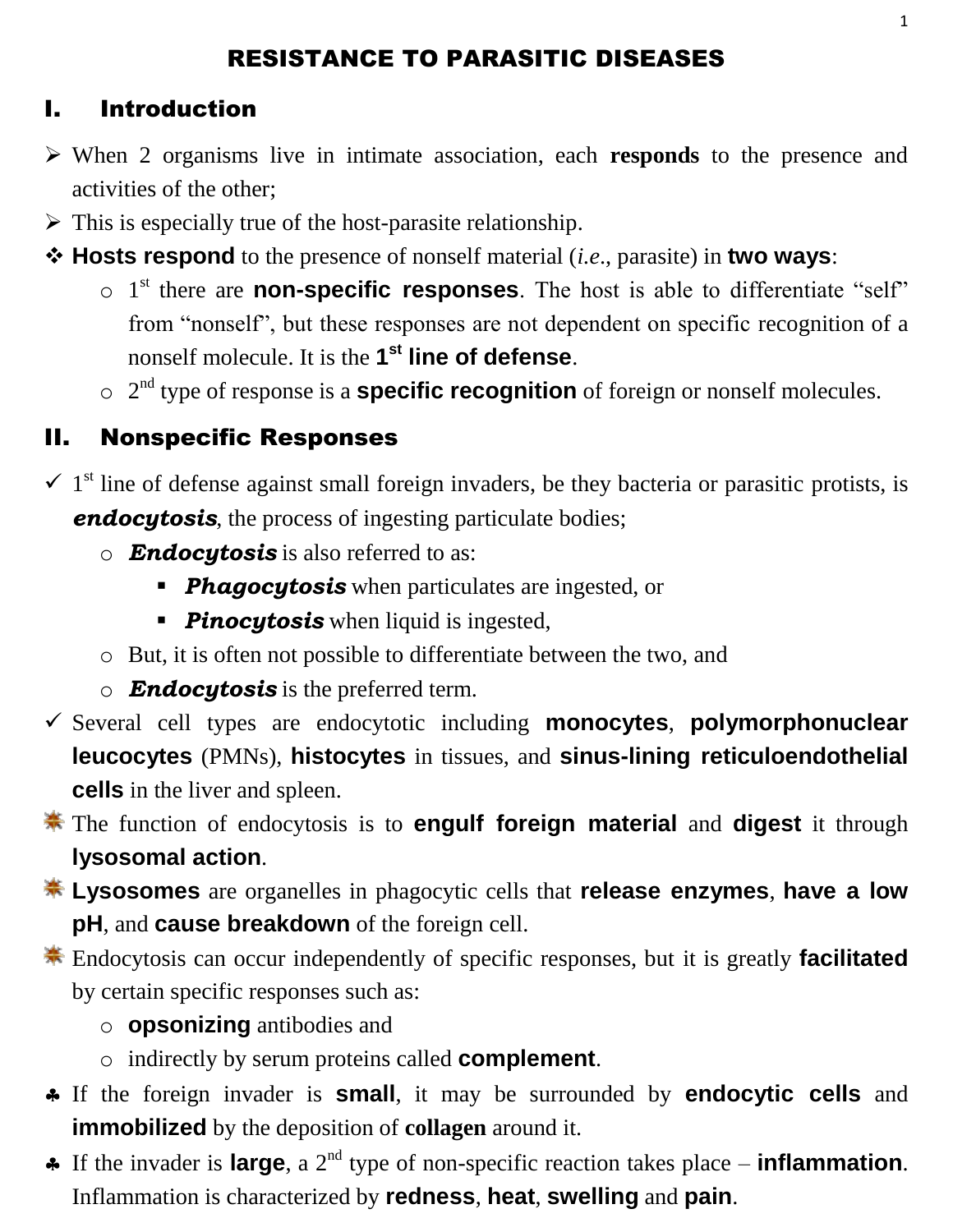- Acute inflammation the 1<sup>st</sup> phase, lasts for about 3 days and is characterized by **capillary dilation** leading to **fluid accumulation** or **edema** and an **accumulation of PMNs** (polymorphonuclear leucocytes) in the tissues at the site of the insult.
- The 2<sup>nd</sup> phase, **subacute inflammation**, lasts from 3 days to more than a week and is characterized by the presence of **mononuclear cells** (**monocytes and lymphocytes**) in the perivascular spaces and by **fibrocytes**, which secrete **collagen**. Collagen secretion leads to the production of a **fibrous capsule** commonly known as **scar**.
- $\blacktriangleright$  The 3<sup>rd</sup> phase is **chronic inflammation**, in which the tissue involved has not only the monocytic cells of the  $2<sup>nd</sup>$  phase but also **plasma cells** come into the area. Where there is a persistent object such as a schistosome egg or an ascarid larva, a **granuloma** forms. This is an aggregation of **mononuclear cells** surrounded by **fibrous connective tissue** and the **cells** that secrete it. In many instances, these granulomas that form in response to a parasite also contain eosinophils, a subset of PMNs.
- ﴿ Another non-specific response to parasites is **abnormal growth** responses. These include:
	- o **hyperplasia**, in which the parasite stimulates the host to produce an **increased number of cells**; *e.g*., when the adult liver fluke, *Fasciola hepatica*, reaches a bile duct, it induces the enlargement of the epithelium of the bile ducts. The fluke then grazes on these cells. The liver coccidium, *Eimeria stiedai*, of the domestic rabbit causes an exuberant growth of the bile duct epithelium, which appears microscopically to be much like neoplasia. However, much of the growth of the epithelium is resorbed when the infection is terminated. *Dirofilaria immitis*, the cause of heartworm disease in dogs, produces a soluble substance that causes endothelial proliferation in the lining of blood vessels.
	- o **Neoplasia** (loosely, cancer) is also an abnormal growth response and there are a number of examples in which parasites are associated with this response. The larva of the tapeworm *Taenia taeniaformis* develops in the liver of the rat and causes sarcomas of the liver. *Spirocerca lupi* is a nematode located most often in the esophageal region of its definitive host, the dog. It gives rise to sarcomas of the esophagus upon longstanding infection. There is also a correlation between the presence of *Schistosoma mansoni* in the large intestine and the occurrence of colonic carcinoma. Even though these associations are clear, the mechanisms associated with the induction of neoplasia are yet to be elucidated.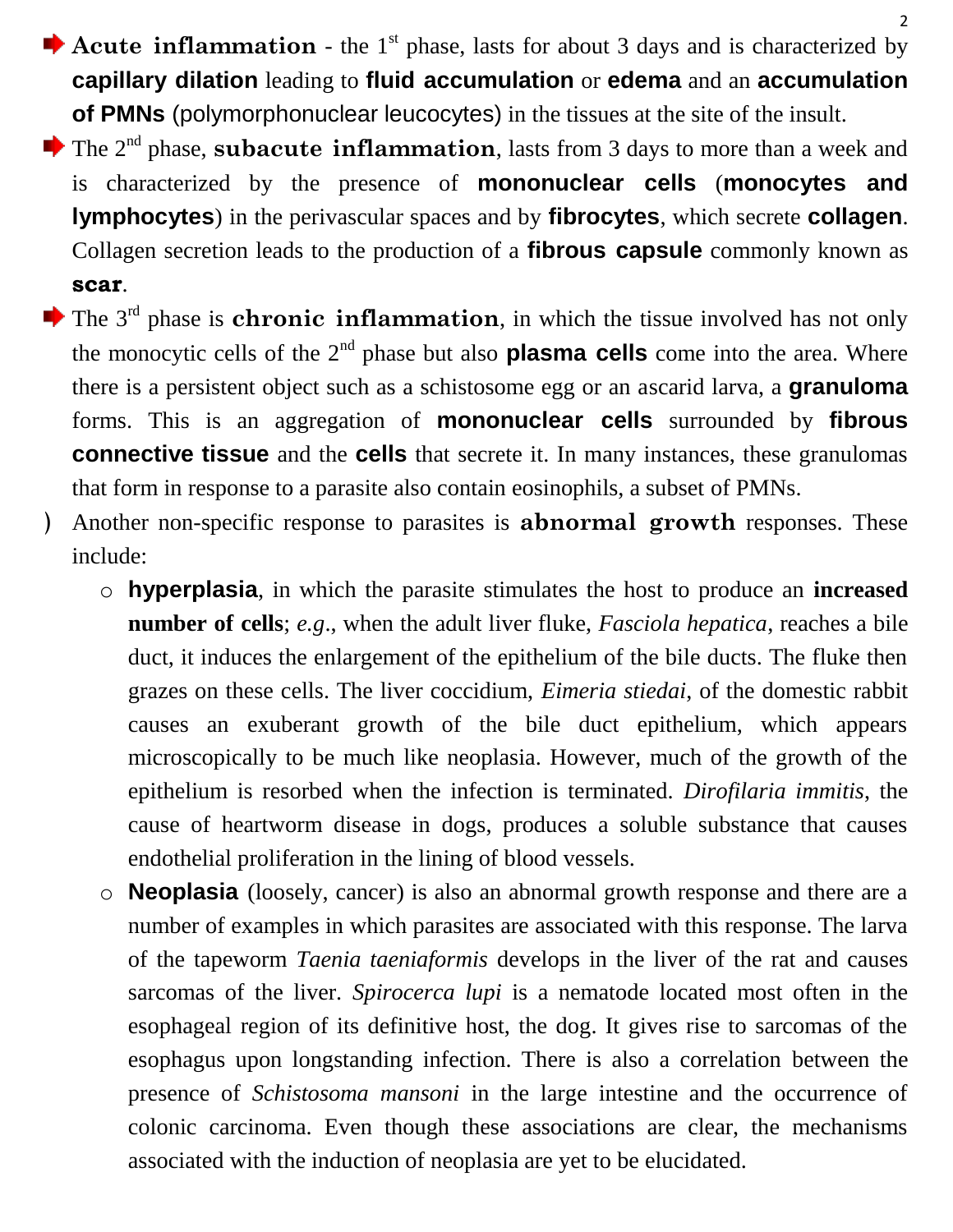## III. Specific Responses

- ☻The surfaces of parasites have characteristic **macromolecules** such as **proteins** and **polysaccharides**, which the **host recognizes as nonself**.
- ☻In other instances, parasites **excrete or secrete** characteristic large **proteinaceous molecules**.
- ☻These substances are **referred to as antigens** (Ag), because they **elicit:**
	- o **either a specific immune response through the formation of protein antibodies (Ab) or**
	- o **the expansion of specific T-lymphocyte populations through Ag-specific T-cell receptor interactions**.
- ☻**Antibodies or immunoglobulins (Ig) are secreted by B-lymphocytes** (plasma cells) and they **attach to specific sites on the antigen by molecular recognition**.
- ☻This **attachment usually triggers additional host responses**.
- ☻There are **5 classes** or isotypes of Ig IgA, IgD, IgE, IgG and IgM all of which have **different polypeptide structures and specialized functions**.
- ♠ The basic Ig molecule has a Y-shaped structure with **antigen-binding sites** at the ends of the arms of the Y.
- ♠ **Production and secretion of Igs** is called the *humoral response*, and is manifested in a number of different ways.
- ☺ Each of the Ig molecules listed here has **particular functions**.
- IgE responses are often **elevated in helminth infections**.
- IgE Abs **bind to mast cells and basophils**;
- the subsequent binding of Ag to cell-bound IgE induces the cells to **release vasoactive substances**, such as **histamines**, which **increase capillary permeability**.
- In addition to being commonly associated with helminth infections, IgE is **most associated with hypersensitivity or allergy**.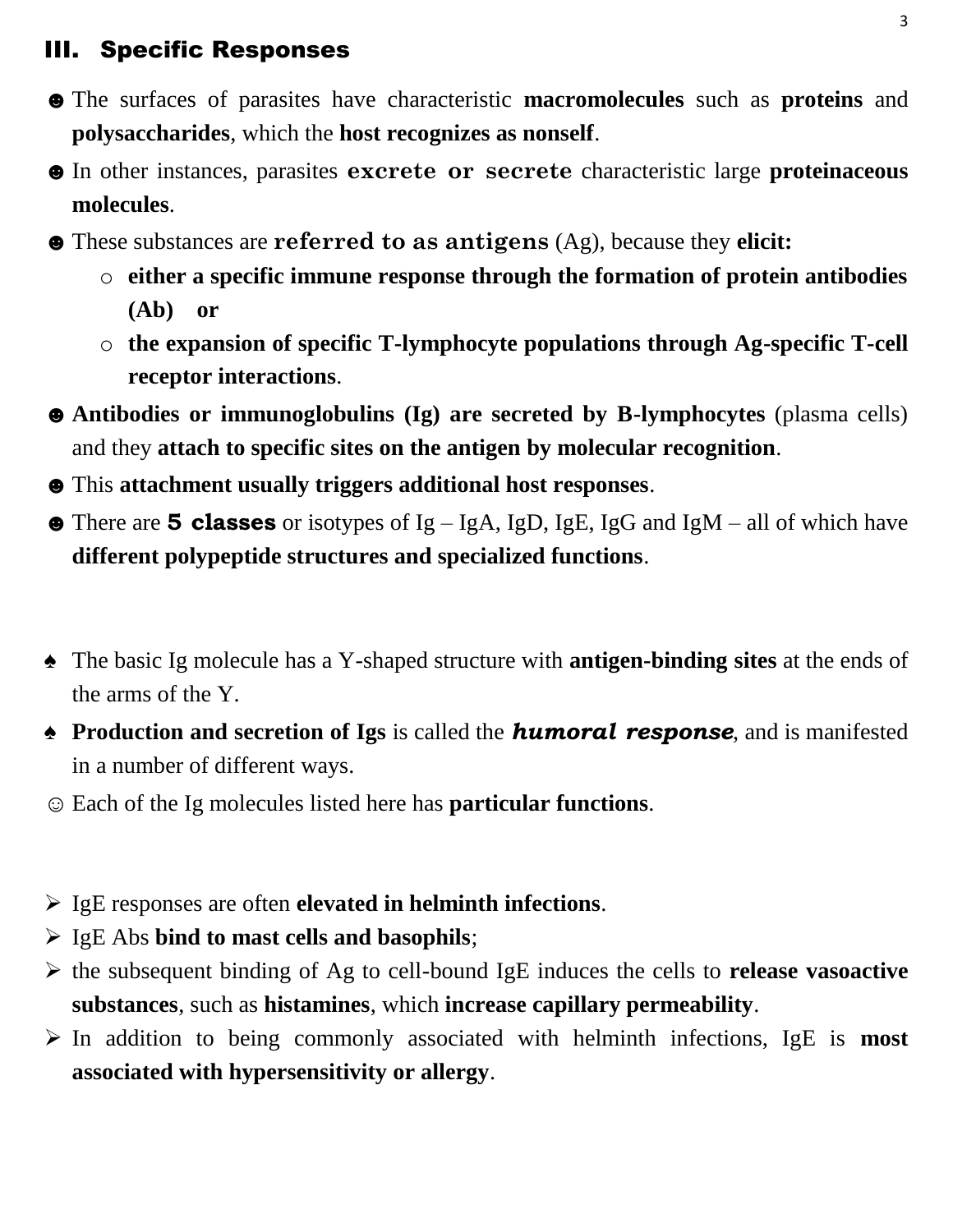- IgM and IgG are often considered to be **most important in protistan infections**, because they **activate the complement system**.
- This system consists of 9 protein complexes that **combine with many different Ag-IgM or Ag-IgG complexes.**
- **The 1<sup>st</sup> component of the complement system binds to Ag-bound IgM or IgG** thereby **initiating a cascade of reactions** involving the components of the complement system.
- This series of reactions **triggers a number of biological activities**; one of the most important in parasitic infections is the **damage to cell membrane leading to lysis of the cell.**
- $\oplus$  In addition to the humoral response, the immune system also expresses **cell** *mediated immunity* (CMI), which classically involves the **T-lymphocytes**.
- $\oplus$  When bound to Ags, T-lymphocytes release proteinaceous substances called *cytokines*, which, in turn, induce non-specific reactions on other cells often **leading to inflammation** or to the release of other cytokines.
- $\oplus$  Cytokines may also directly damage parasites.
- Cytokines **that are most relevant to parasitic infections** include those with the following effects:
- 1. Migratory-inhibitory factors, which prevent the migration of white blood cells (wbcs).
- 2. Macrophage stimulating factors, which enhance the activity of macrophages against cells with the target Ag.
- 3. Chemotactic factors, which attract inflammatory cells.
- 4. Mitogenic factors, which stimulate the division of lymphocytes.
- 5. Cytostatic factors, which delay or stop cell proliferation.
- ♠ Both B-cells and T-cells originate from **stem cells in the bone marrow**.
- ♠ The processing of these cells in the **thymus** (T-cells) or in an organ equivalent, the **bursa of birds** (B-cells) determines which of the two immune responses will predominate.
- ♠ Although **humoral** and **cell-mediated immunity** are spoken of as **two systems**, they are **intertwined** and neither is ever the sole response.
- ♠ In addition, **nonspecific resistance factors such as inflammation are often critical in both disease and immunity**.